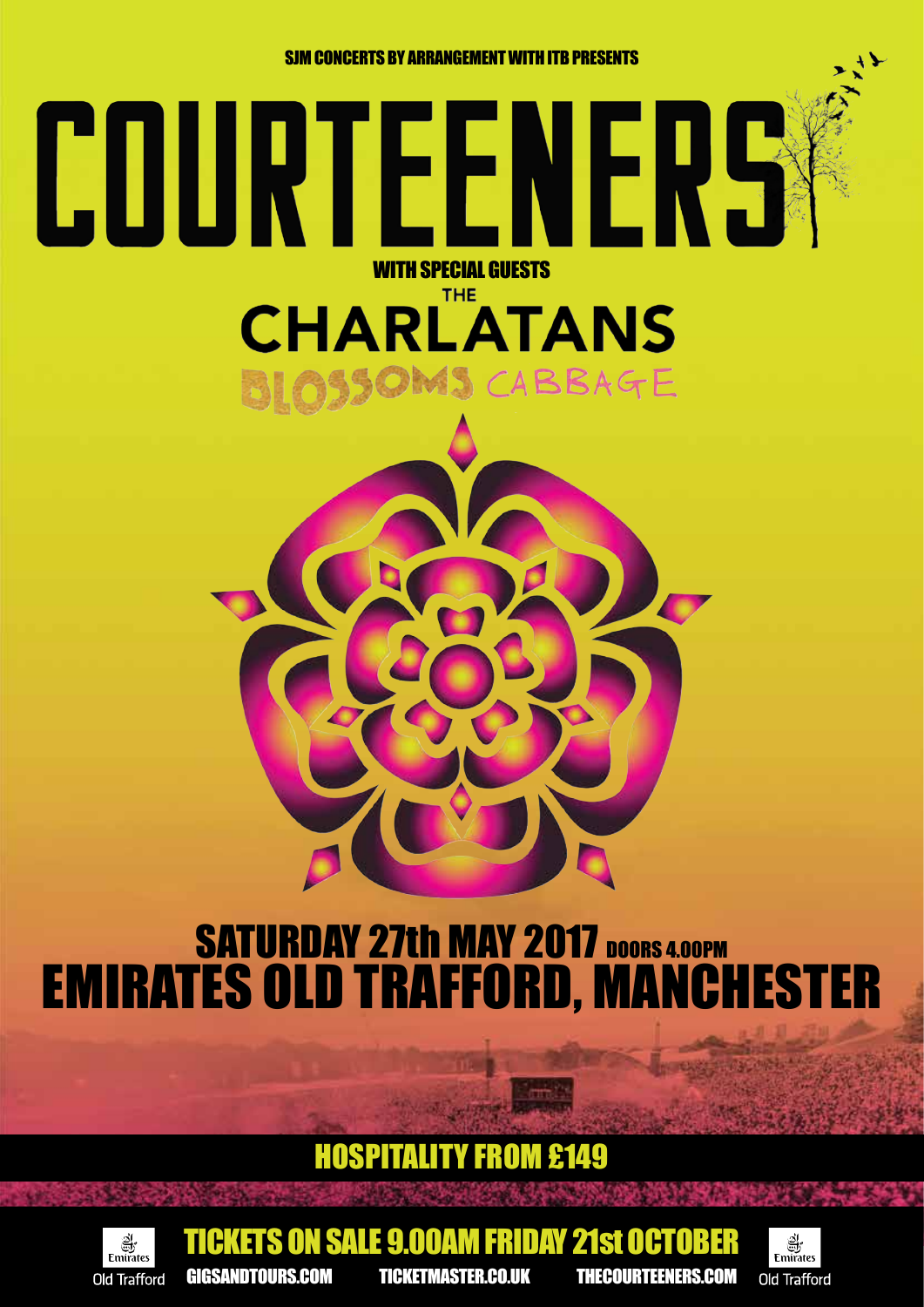



# THE RED ROSE PACKAGE

The Red Rose Package is ideal for fans who want a premium concert experience with fantastic views and excellent facilities. Themed around the legacy and history of the county of Lancashire as well as Manchester - a city defined by its music.

#### PACKAGE INCLUDES:

• Access to premium hospitality areas at the iconic Emirates Old Trafford

• Buffet food options including: an array of Manchester's finest curries served with rice and side dishes or a selection of traditional home baked pies served with mash, peas and gravy

• A complimentary drinks voucher

• Private cash bar

• Premium reserved seating area with fantastic views of the stage



Hospitality on-sale from 9am on Friday 21 October. To book please visit lccc.co.uk/concerts, email hospitality@lccc.co.uk or call 0161 868 6810

### LCCC.CO.UK **O** /LANCSCCC **O @LANCSCCC @ @EMIRATESOT** EMIRATES OLD TRAFFORD, MANCHESTER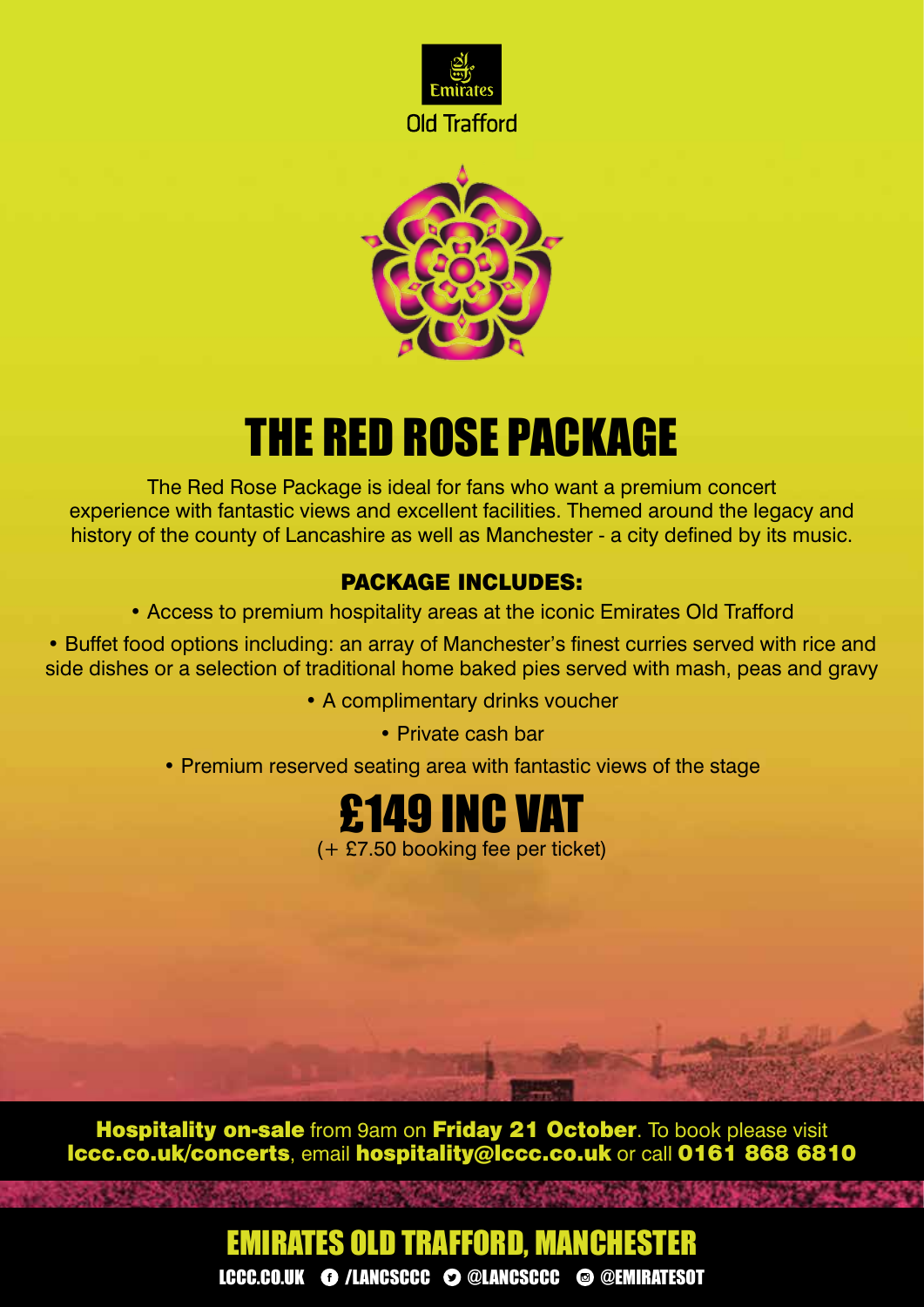



## THE PLATINUM PACKAGE

Our Platinum Package is the ultimate hospitality offering and comes complete with a range of benefits including gourmet dining, a complimentary bar and unrivalled views of the stage. This package offers fans a more intimate experience as they enjoy their favourite bands from the luxury of an exclusive suite at Emirates Old Trafford.

#### PACKAGE INCLUDES:

- Access to exclusive hospitality areas and its facilities
- Three course gourmet buffet with a selection of fantastic food options
	- Complimentary private bar
- Luxury seat on the Pavilion balcony with outstanding views of the crowd and stage



Hospitality on-sale from 9am on Friday 21 October. To book please visit lccc.co.uk/concerts, email hospitality@lccc.co.uk or call 0161 868 6810

### LCCC.CO.UK **O** /LANCSCCC **O @LANCSCCC @ @EMIRATESOT** EMIRATES OLD TRAFFORD, MANCHESTER